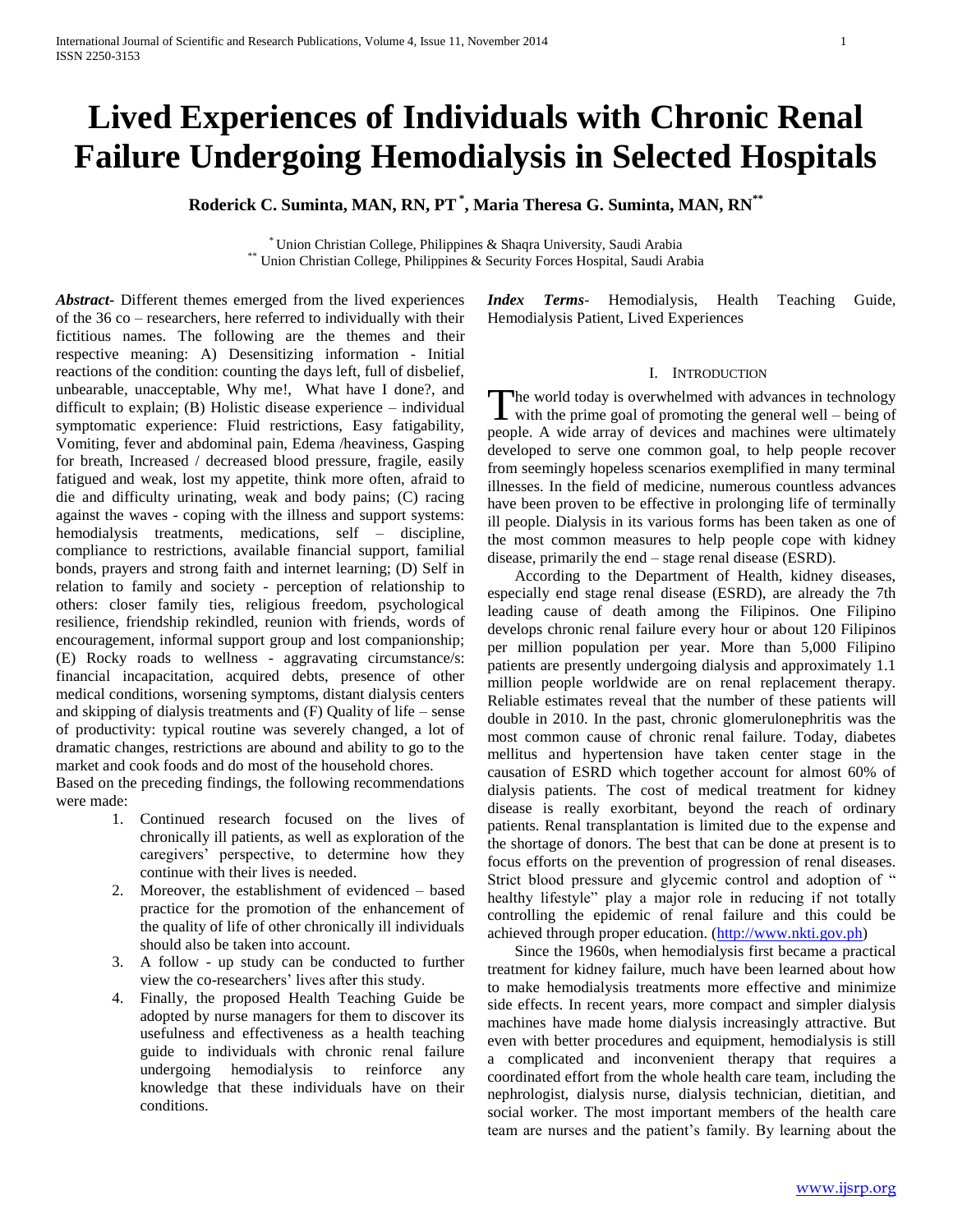treatment, a patient can work with the health care team to give the best possible results, and can lead a full, active life (NIH, 2006).

 Unfortunately, treating kidney failure is a burden borne not only by the patient, but by the entire family. A family member or caregiver is needed to care for the patient, attend to medications and meals, and assist in providing treatment, whether by performing dialysis itself with peritoneal disease (PD) or accompanying the patient to hemodialysis (HD) facility. Commonly, a family member has to stop working to care for the dialysis patient. The patient is too weak to provide self-care and loses independence. Patients who cannot afford treatment rely on other family members to look for the needed funds. Children stop schooling, savings are used up, objects of value are sold, and all the earnings of those who work are used to pay for dialysis. This results to families that are impoverished because of a single patient with kidney failure who needs treatment. The cost of treatment therefore is not limited to the cost of dialysis. Rather, the cost is multiplied a hundredfold, and becomes the burden of an entire family (Dañguilan, 2008).

 Different aspects in the life of a hemodialysis patient are also affected. Psychologically, hemodialysis patients may have a tough time accepting their condition. This involves their emotions that may greatly affect on how they will cope to the stressful events in their life brought by the situation caused their disease. Hemodialysis patients' psychological status can be a great factor for them to overcome the stress that they are going through. Social aspect involves the interaction of hemodialysis patients to people that surrounds them. Support is very important for people going through stressful circumstances. This support can give courage to hemodialysis patients for them to never lose hope in life and be able to surpass their present situation. Spiritual aspect involves the beliefs of patients to supreme beings. This belief gives them upliftment to their inner being. Physiologically, a hemodialysis patient undergoes a series of changes. These changes affect their physical state and may have a long – term effect in their life (Paraiso, Manigsaca, Romero and Turla, 2009).

 Chronic renal failure / end – stage renal disease (ESRD) was dubbed as a "worldwide public health crisis" noting that the rate of new cases (Mason, 2005). The thought of having a chronic disease such renal failure can trigger an enormous grief response in an individual. As defined, grief is a dynamic process that changes in nature. It does not represent a rigid linear progression in emotions and thoughts as behavior but a continual move across different phases or stages. Being diagnosed with chronic renal failure does not only place a person to worry on financial demands but more than not, that person experiences psychological distress (Caronan, 2001).

 Chronic renal failure can be treated by renal replacement therapies, such as hemodialysis, transplantation, and peritoneal dialysis (ERA-EDTA Registry, 2006). Transplantation has become the answer to many patients with kidney failure. Kidney transplantation affords patients with kidney failure good health sufficient to resume their normal lives. With this second chance at life, a better lifestyle commonly emerges. Patients become smarter eaters, refrain from smoking and alcohol, and take better care of themselves. Dialysis remains an excellent option, but for those who have been transplanted, life just got better (Dañguilan, 2008).

 Renal Replacement Therapy is the major form of treatment for patients with ESRD. It is either artificial and intermittent (hemodialysis and peritoneal dialysis) or biologic and continuous (kidney transplantation), both of which aim to replace some of the functions of the diseased kidneys such as removing excess wastes and fluids, and keeping the balance of electrolytes appropriate. While not a cure, it is a life-sustaining process to keep you live as best as you can [\(http://www.stluke.com.ph\)](http://www.stluke.com.ph/).

#### II. IDENTIFY, RESEARCH AND COLLECT IDEA

 Initial contact was initiated to meet with key hospital administrators, nurse managers and respondents, taking into account some of the problems associated with data collection like the possibility of reluctance of patients to take part in the interview process and of the hospital administrators to allow their patients to take part in the study. Of the three (3) foreseen hospitals, one declined to allow their patients to participate in the research study. To counteract these negative aspects, ethical and legal considerations were given utmost importance.

 Using a Road Map as a guide as it embodies a collective representation of lived experiences, data collection was performed using semistructured interviews and story – telling in the dialysis u nits of selected hospitals in La Union. Interviews with patients receiving hemodialysis treatments in a free standing dialysis center was recorded with permission from the informants, transcribed verbatim, and analyzed using phenomenological methods. The overall theme of (1) personal meaning of chronic renal failure while undergoing dialysis treatment, (2) managing and monitoring health, (3) lifestyle consequences, (4) family impact, and (5) informal support structures were derived into account during the interview process.

 Participants were asked about their experiences of chronic renal failure by using the following five questions: (1) I have no experience of chronic renal failure; how would you explain to somebody like me what it's like to live with chronic renal failure? (2) What helps you to live with chronic renal failure? (3) What changes chronic renal failure had brought in to your life? (4) What makes it harder to live with chronic renal failure? (5) What support systems / solutions have you found to deal with these problems, and is there anything else you can think of that would make life better for people with chronic renal failure?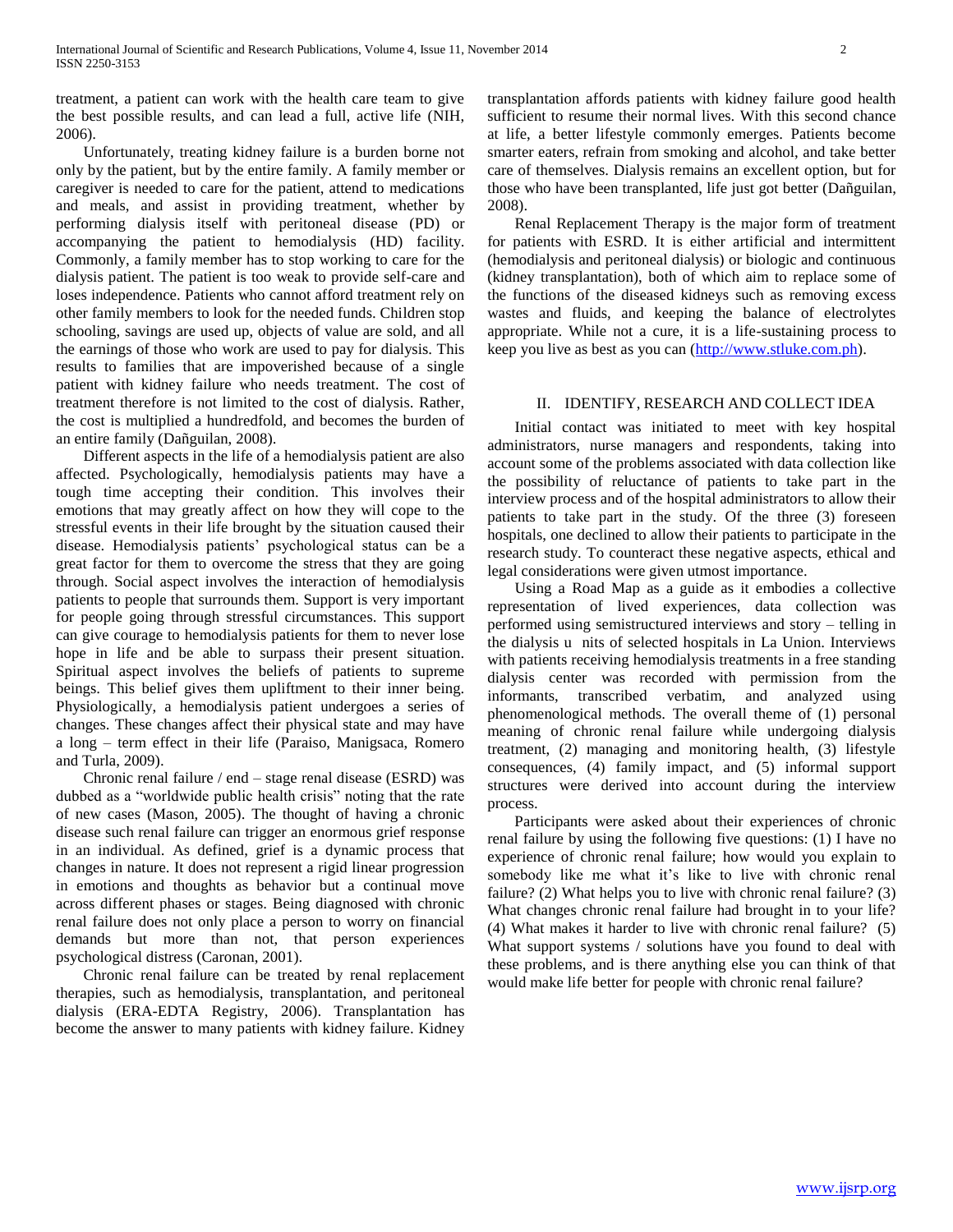

**Figure 1 Road Map**

#### III. WRITE DOWN YOUR STUDIES AND FINDINGS

## **Results and Discussion**

 Primary Reflections: Primary Experiences and Thematic Reflection

#### *First level of discussion/interpretation*

 The researcher's interest in this study has been nurtured by acquaintance to friends and colleagues working in the dialysis units of several hospitals in La Union and Pangasinan as well as his exposure as a nurse caring for patients suffering from kidney problems. Notably, the researcher's grandfather (from the mother side) died from kidney disease. What are the circumstances that could lead to kidney failure? What do patients with chronic renal failure undergoing hemodialysis think and feel regarding their illness and the economic preparations and consequences of such treatments? How do they and their families adjust to their conditions and to the economic outcome of hemodialysis

treatment? How it affects their way of living? These were the concerns this study looked into.

 In the analysis of the lived experiences of individuals with chronic renal failure undergoing hemodialysis, the researcher used the modified van Kaam method as described by Donna Hathorn (2009) for data analysis. The researcher found this eight step approach effective in organizing, analyzing, and synthesizing the data. Specific themes were drawn from the data collected.

Step One: Listing and Preliminary Grouping

 The researcher listed and conducted a preliminary grouping of the data by transcribing each audio file verbatim. The researcher did not skip over any statement or word from the transcription, and considered each phrase equally relevant. This is known as horizonalization, viewing each statement as having equal value.

Step Two: Reduction and Elimination

 The researcher did data reduction by constantly reading every transcript and eliminating statements that did not answer the guiding question. Overlapping, cyclic, and vague expressions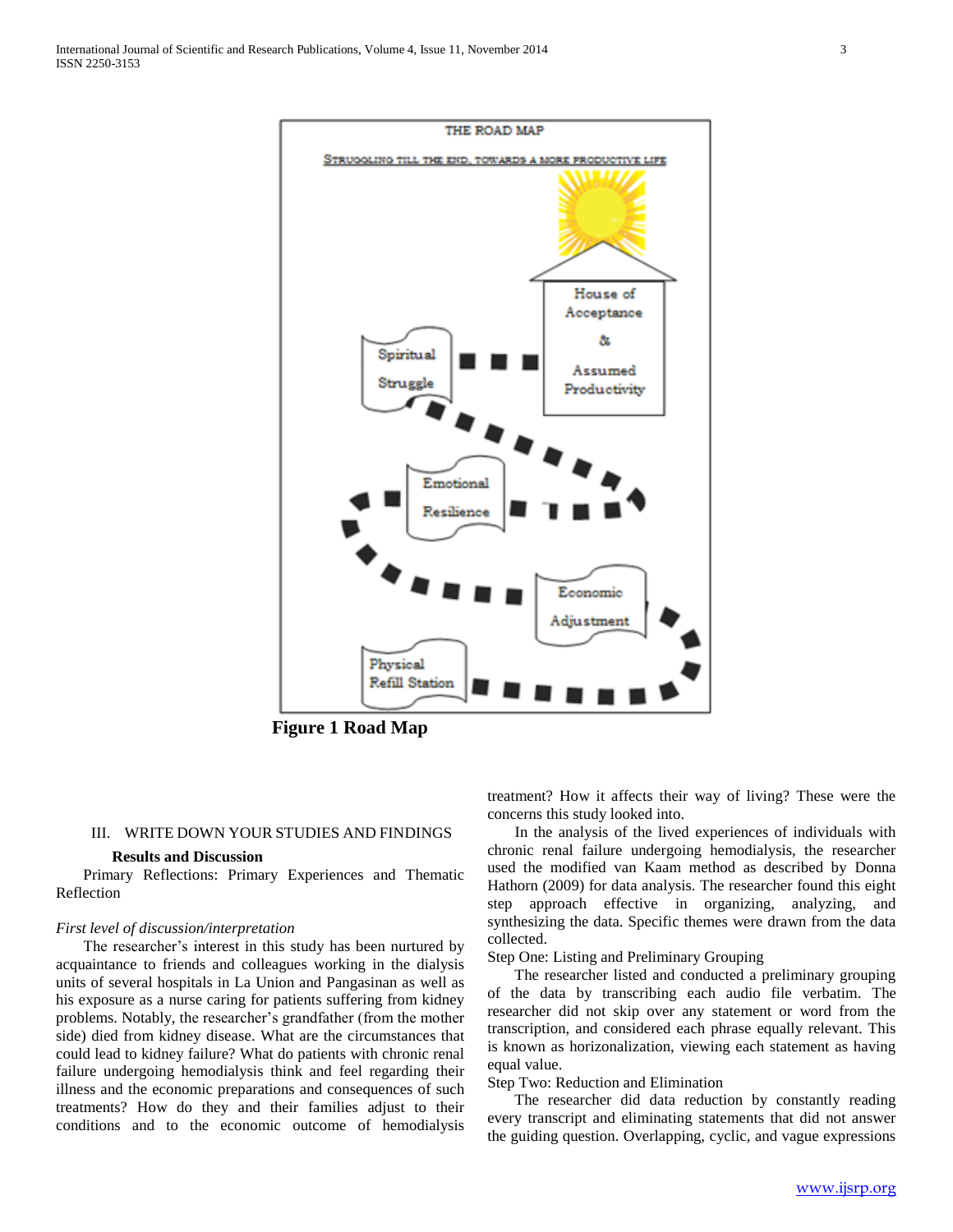were also eliminated. The remaining statements became the invariant constituents (the meaning units or horizons) of the experience, and described the phenomenon in exact descriptive terms. As participants were added, the invariant constituents increased. The researcher have provided an example of how the data was reduced to the composite invariant constituents that answered the guiding question: "How would you explain to somebody like me what it's like to live with chronic renal failure?"

 Step Three: Clustering and Thematizing the Invariant Constituents

 The researcher clustered the invariant constituents and defined the "core themes of the experience".

## **Table 1: Themes and Definitions of the Lived Experience of Patients with Chronic Renal Failure Undergoing Hemodialysis**

| themes                         | definition                        |
|--------------------------------|-----------------------------------|
| Desensitizing information      | Initial reaction of the condition |
| Holistic disease experience    | individual<br>symptomatic         |
|                                | experience                        |
| racing against the waves       | Coping with the illness           |
|                                | Support systems                   |
| Self in relation to family and | Perception of relationship to     |
| society                        | others                            |
| Rocky roads to wellness        | Aggravating circumstance/s        |
| Quality of life                | Sense of productivity             |

 Step Four: Final Identification of the Invariant Constituents and Themes by Application: Validation

 The researcher checked the invariant constituents and the themes against each individual transcript to make sure the theme was expressed either overtly or was well-matched with the constituents. This process helped determine the congruency of the experience.

Step Five: Construction of Individual Textural Description

 For each participant the researcher described what the patient experienced using excerpts from the transcript. This was done essentially by explaining the themes in a narrative format. This process helped the researcher to understand "what" the patient experienced.

Step Six: Construction of Individual Structural Description

 For each participant the researcher incorporated into the textural description a structure explaining how the experience occurred. As the researcher wrote the textural description, the

researcher reflected on the conditions that precipitated what the client experienced. This process helped the researcher to understand "how" the experience occurred. The researcher used "acts of thinking, judging, imagining, and recollecting, in order arriving at core structural meanings".

 By using imaginative variation, imagining the experience occurring in a variety of structures, the researcher perceived the experience occurring in different circumstances and identified the conditions that accompanied the experience. This helped the researcher understand how the clients' experience came to be what they were and the conditions that were met to develop actions.

 Step Seven: Construction of a Textural – Structural Description

 For each participant the researcher merged the two narratives (textural and structural) that were created from steps five and six. The finished narrative description included the researcher's understanding of "what" (texture) occurred, and "how" (structure) the experience occurred for each participant. After an exhaustive imaginative and reflective study, the researcher explained the experience according to how the researcher understood it, from his vantage point, and described the essence of the experience.

Step Eight: Composite Description Textural-Structural

 The researcher used synthesis to create a composite textural and structural description. This process helped him to determine the essence of the overall experience. For example, the coresearchers' feelings and attitudes toward their condition varied and changed according to the circumstances or structure of the situation within their family or society. The co-researchers' various attitudes toward their condition when they perceived that quality patient care was threatened or when hemodialysis session is impossible.

#### **Thematic Presentation**

 Data analysis revealed the co-researchers' varied lived experiences. The researcher gained an understanding of what outlook the clients experienced and how various emotions and experiences arise. On the process, six (6) themes emerged with holistic disease experience on the central focus. These themes are as follows and are described thereafter: a)*desensitizing truth, b) holistic disease experience, c) racing against the waves, d) rocky roads to wellness, e) esprit de corp: self in relation to family and f) society and quality of life.*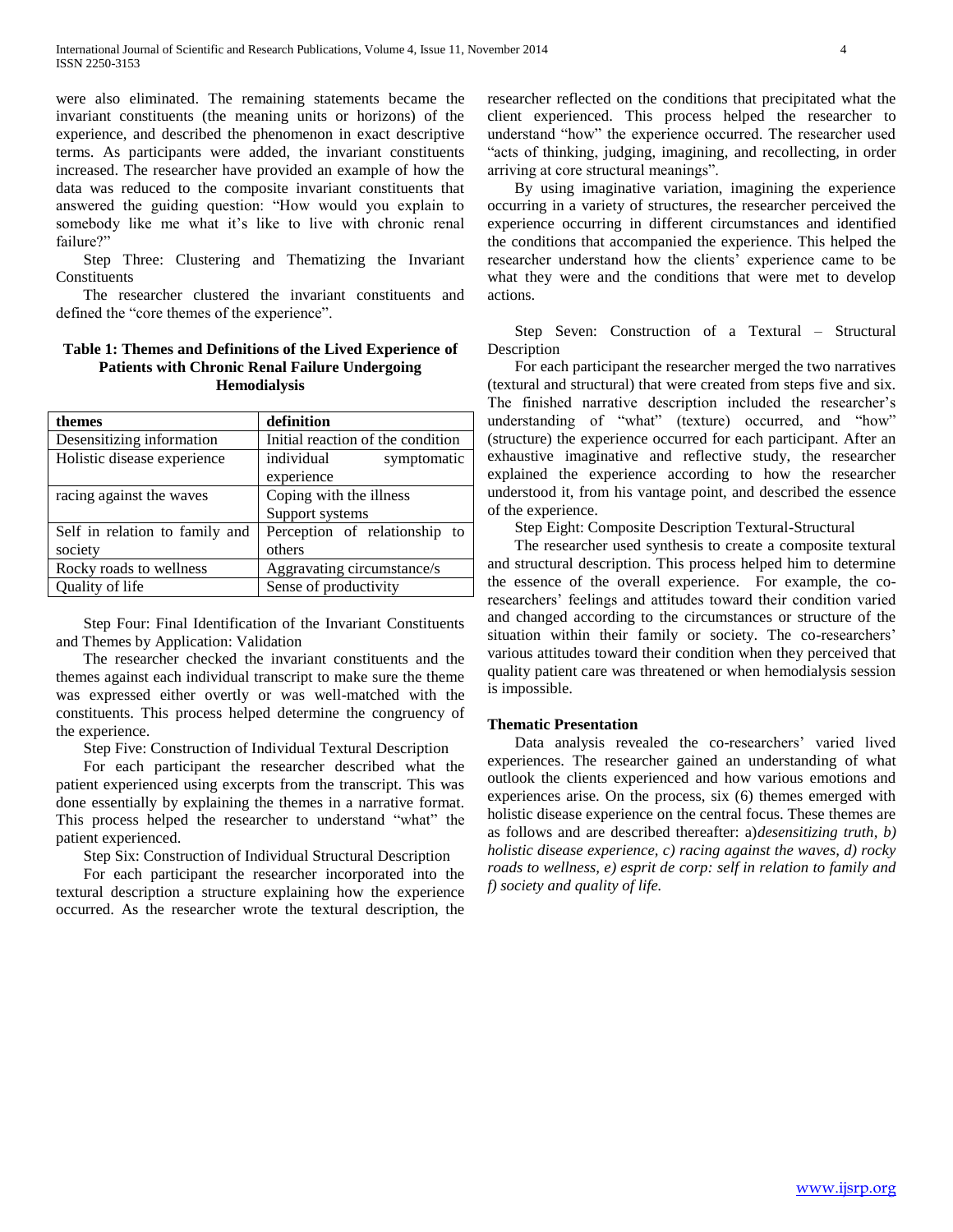

# **Figure 2: Thematic Representation of Lived Experiences of Individuals with Chronic Renal Failure Undergoing Hemodialysis**

# **Desensitizing Truth**

 The participants expressed in unison an extreme initial disbelief that their kidneys started to fail and that they have to undergo a series of hemodialysis treatment in order to sustain and prolong life. For example, Mandy stated, "It's abrupt! I just can't believe it happened. It's present now and there's nothing that can be done." The clients' reaction was influenced by the belief that once on hemodialysis treatment, a lot of restrictions have to be imposed and that death is imminent.

#### **Holistic Disease Experience**

 Indications of kidney failure can vary from person to person. Someone in early stage kidney disease may not feel sick or notice symptoms as they occur. When kidneys fail to filter properly, waste accumulates in the blood and the body. If the disease progresses, symptoms become noticeable (if the failure is of sufficient degree to cause symptoms). Kidney failure is often accompanied by noticeable symptoms. The respondents verbalized invariant experiences with chronic renal failure or end – stage renal disease (ESRD).

#### **Racing Against the Waves**

 Man has an inert nature to make adjustments whenever he is surrounded by stressors, much more so if chronic illness struck him. In the fight against chronic renal failure, patients often face a seemingly insurmountable problem that can range from psycho – physical to economic difficulties. Technologically wise, more often than not, patients will always find ways to remain standing battling the disease. Hemodialysis treatments provided in some hospitals in La Union offer an unwavering hope that life can be sustained or prolonged.

#### **Rocky Roads to Wellness**

 The reality that the respondents have to follow a strict regimen of a combined medical, dietary and hemodialysis treatments frequently complicate their situation. Continuous dialysis treatment sessions mean more financial demands that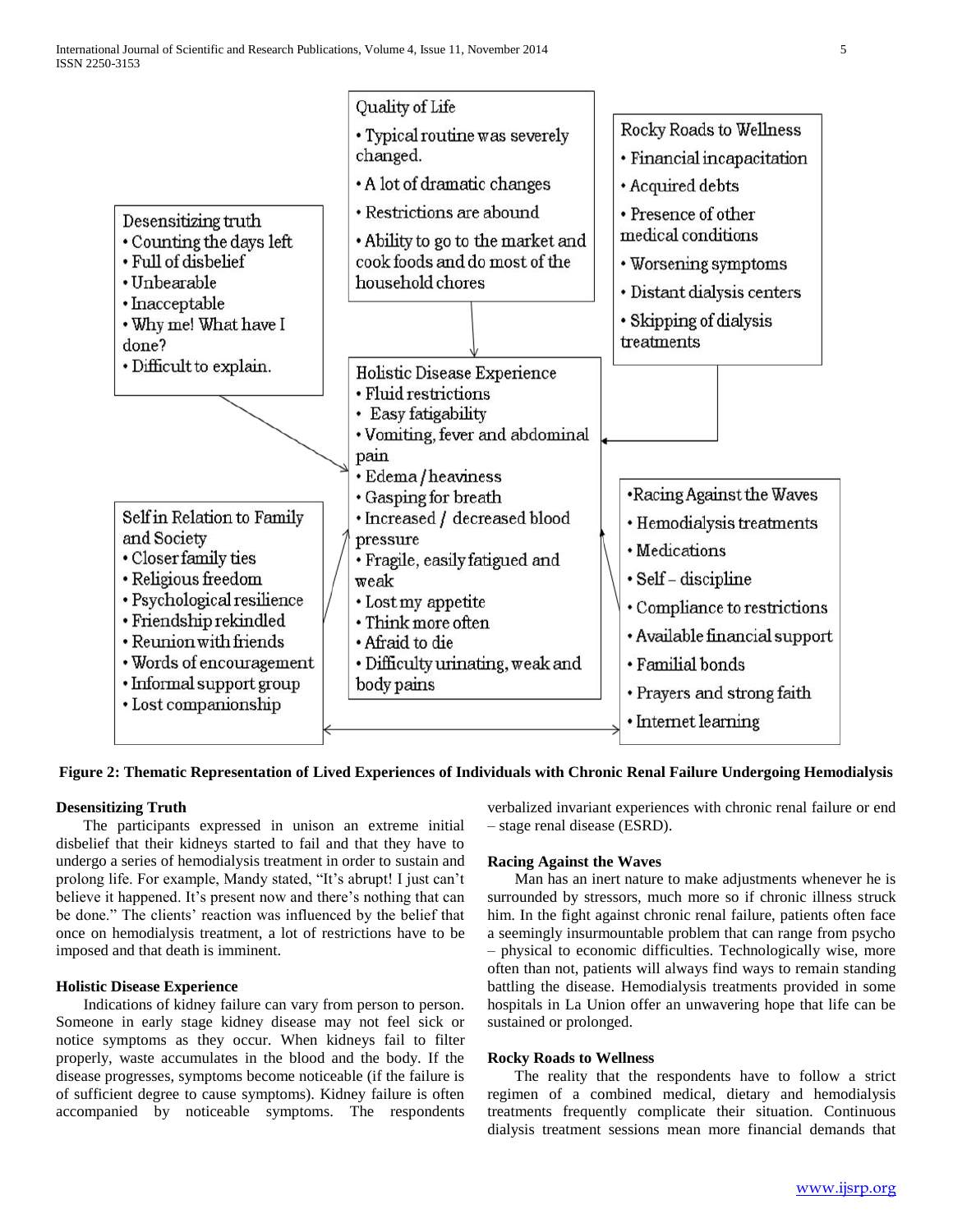must be met in order to obtain such regimen and this commonly makes matters worse as more families continue to acquire debts. Consequently, many of the respondents acquire their condition from a pre-existing medical condition and that respondents feel recurrence of disturbing symptoms.

# **Esprit de Corp: Self in Relation to Family and Society**

 The disease experience, no matter how much drastic changes it caused to the respondents, had brought in several good aspects in their lives. Some of the respondents even become closer to their friends, who offer unsolicited support.

## **Quality of Life**

 Admissibly, chronic kidney failure has brought drastic changes in the lives of the respondents. Majority of the respondents are at their productive years.

#### IV. CONCLUSION

## **Secondary Reflections: Eidetic Reduction**

 Exploring the previously discussed themes by relating the researcher's own personal insights with the experiences of his co-researchers, the secondary reflection or eidetic reduction has been reached.

 The first eidetic insight is that patients suffering from chronic renal failure develop resilience through supportive family structures. This can be viewed from the indomitability of the human spirit. True enough, even relatives abroad would lend a helping hand and offer assistance to affected family members.

 $Co$  – researchers are pretty much aware that they acquire their disease from various reasons: genetic outcome, hereditary factors, unhealthy lifestyle practices, pre-existing medical condition and improper fetal programming. Thus, they claim that their condition runs in the family. Some would consider their case as an outcome of lifestyle they lived as a possible reason. One co-researcher even believed his condition arises from the fact that he was a post-menopausal baby where at later stage of life, some body parts will eventually fail. Most of the time, notwithstanding the deteriorating state and lack of financial resources, families of chronic renal failure patients have dealt with their infirmity with an optimististic attitude that is, an attitude of acceptance as an alternative to denial or the feeling that one has to stressfully fight against an event. Family relationships serve as a strong foundation to patients' lives. Caring for each other is indeed so much a part of the values of the Filipino family. Filipino values are, for the most part, centered at maintaining social harmony, motivated primarily by the desire to be accepted within a group. While there is strength of the family, though government support is commonly seen as rather weak or negligible, majority of the co-researchers are benefiting from social support and services provided by the government. Only a fraction of the co-researchers wish that they may also avail such aids from the state.

 Another insight is that chronic renal failure patients are transformed from a state of illness to a state of health through stronger family ties, prayers, healing and spirituality. During the disease process, the chronic renal failure patient goes through an experience of fear, denial, regret, self – pity, desperation, hopelessness and a desire to die. But with advancements in

medical science and technology, devices such as the dialysis machine offers hope. Emerging low from bouts of illnesses, patients discover the path to wellness through the power of stronger family ties, prayer, healing by faith and spirituality matched with technological advancements.

## **Third Reflections: Transcendental Reductions**

 Based on the content of the experiences of co-researchers, the insights validated by co-researchers themselves, and through review of literature, the researcher studied the concealed meaning of these experiences and arrived at the third level of reflection, the transcendental reduction.

 Beyond the sensible and evident individual outlook, there is a need for a holistic approach to compassionately care for clients with chronic renal failure and that a humanitarian society equipped with a unique struggle to maintain health and wellness of the society through educational and informative sessions. This is the fruit of the third reflection – a fully established mechanism bound with shared goal of a well – informed society and productive community. Thus the struggle for health is the struggle to decrease incidence of chronic renal failure and increase health awareness.

### **Symbolic Reflection**

 Symbolically, the lived experiences of individuals with chronic renal failure undergoing hemodialysis can be compared first to a situation where a man is contentiously watching the waves as it endlessly kissed and punish the shore. It reflects the reactions of clients when faced with such insurmountable condition. It connotes the resilience, serenity and strong faith that co-researchers show as if everything will be alright (at the right time).

#### **Recommendations**

 Although conclusions from this research study cannot be generalized beyond the sample, the consumer of qualitative research findings should determine the degree to which they can relate to the findings from a practical point of view. Based on the findings of this study, the researcher strongly recommended the following for action:

- 5. Continued research focused on the lives of chronically ill patients, as well as exploration of the caregivers' perspective, to determine how they continue with their lives is needed.
- 6. Moreover, the establishment of evidenced based practice for the promotion of the enhancement of the quality of life of other chronically ill individuals should also be taken into account.
- 7. A follow up study can be conducted to further view the co-researchers' lives after this study.
- 8. Finally, the proposed Health Teaching Guide be adopted by nurse managers for them to discover its usefulness and effectiveness as a health teaching guide to individuals with chronic renal failure undergoing hemodialysis to reinforce any knowledge that these individuals have on their conditions.